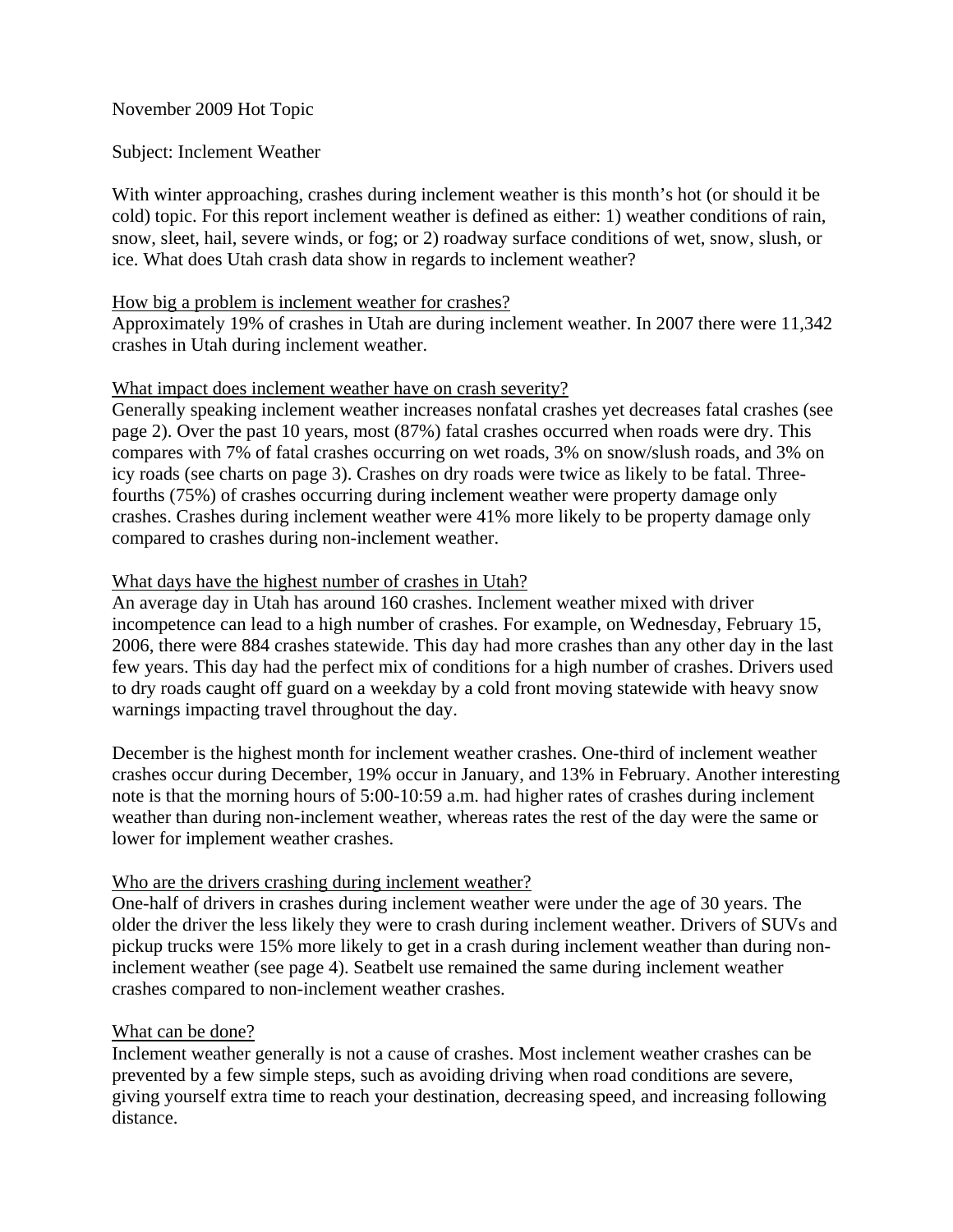

**Percent Change in Crash Severity in Utah Inclement Weather Crashes,** 

**% Change in Crash Severity**

Crash Severity **Crash Severity**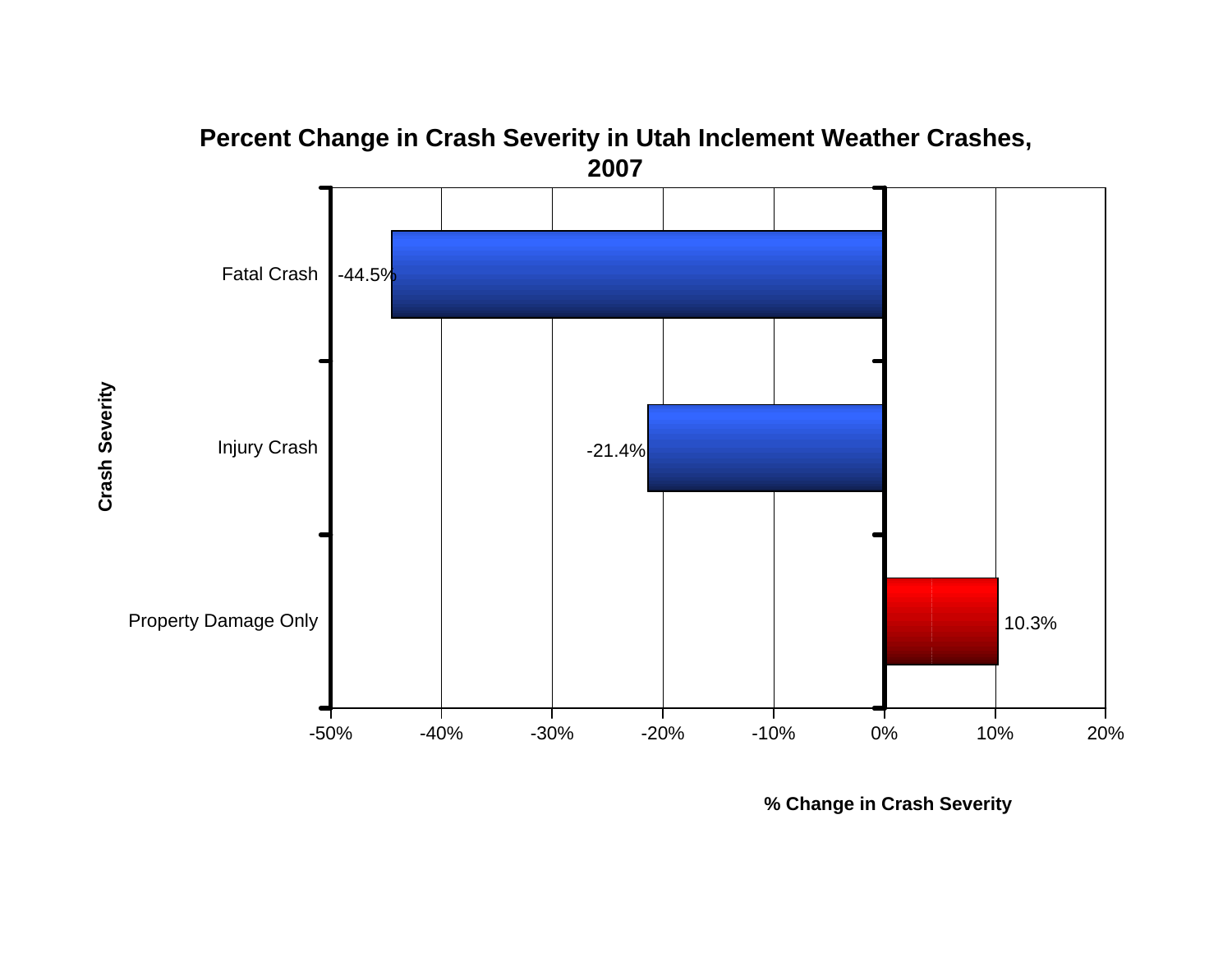